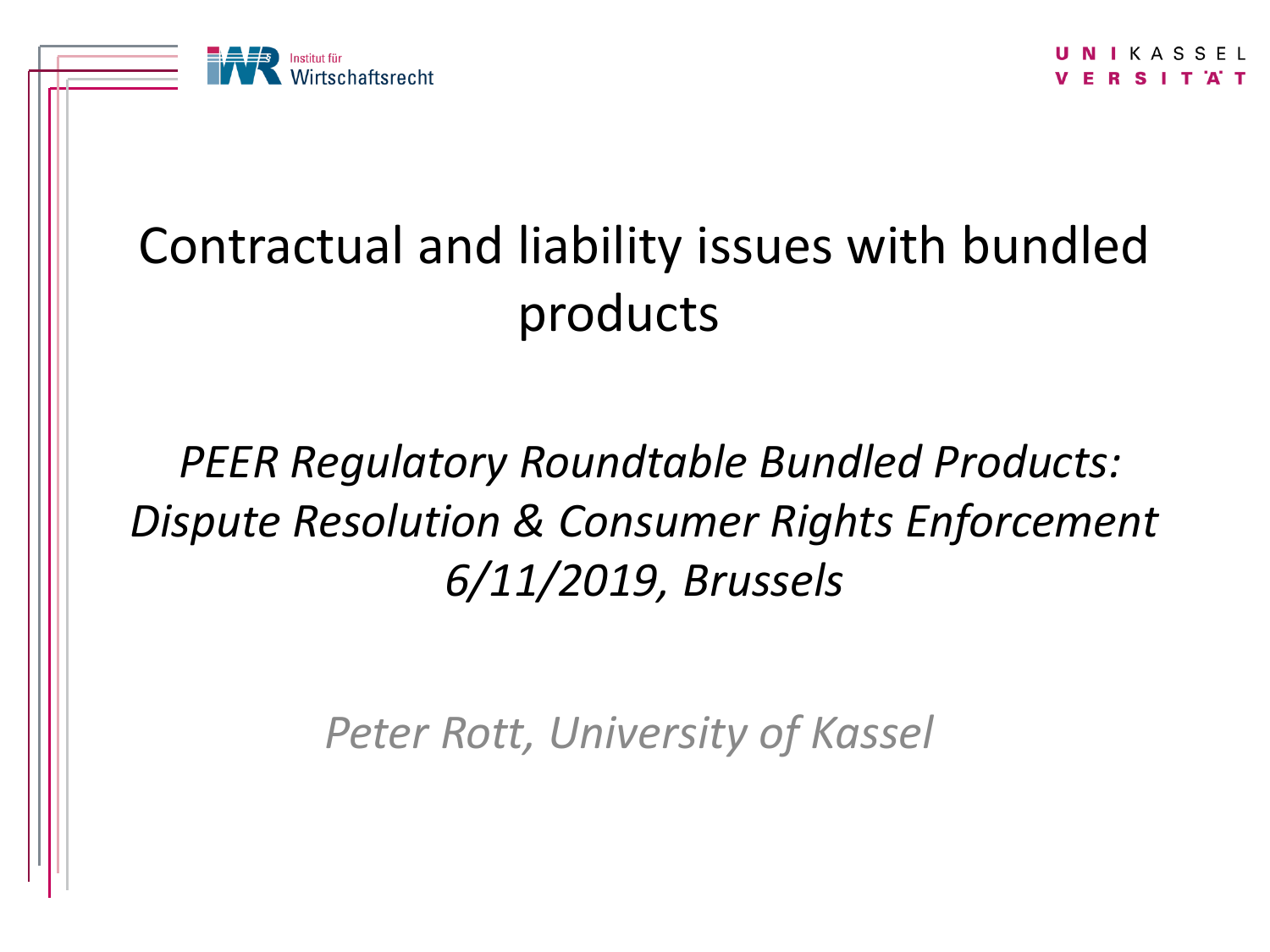

# Bundling in German case law

- Bundling of telecommunication services and router
- Bundling of telecommunication services and pay TV
- Bundling of mobile phone contracts and mobile phones
- Bundling of energy supply and telecommunication services
- Bundling of a magazine and sunglasses
- Bundling of a skiing holiday and skiing equipment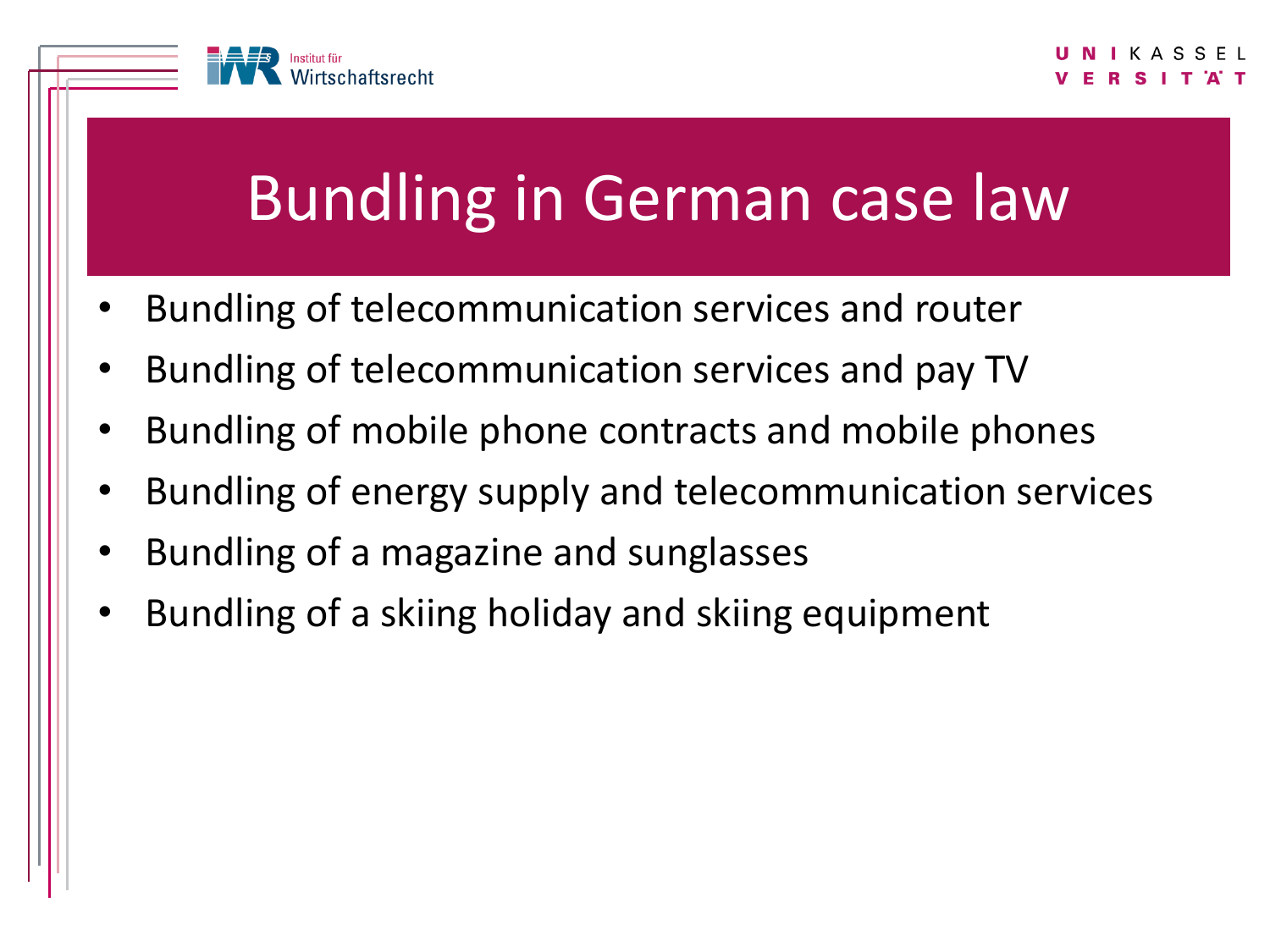

# Legal problems

- Uncertainty about applicable consumer law provisions
- Price intransparency and intransparency when it comes to the obligation to pay for a part of the bundle
- Potential avoidance of sector-specific protection
- Blurring the lines between universal service obligations (and protection thereof) and other services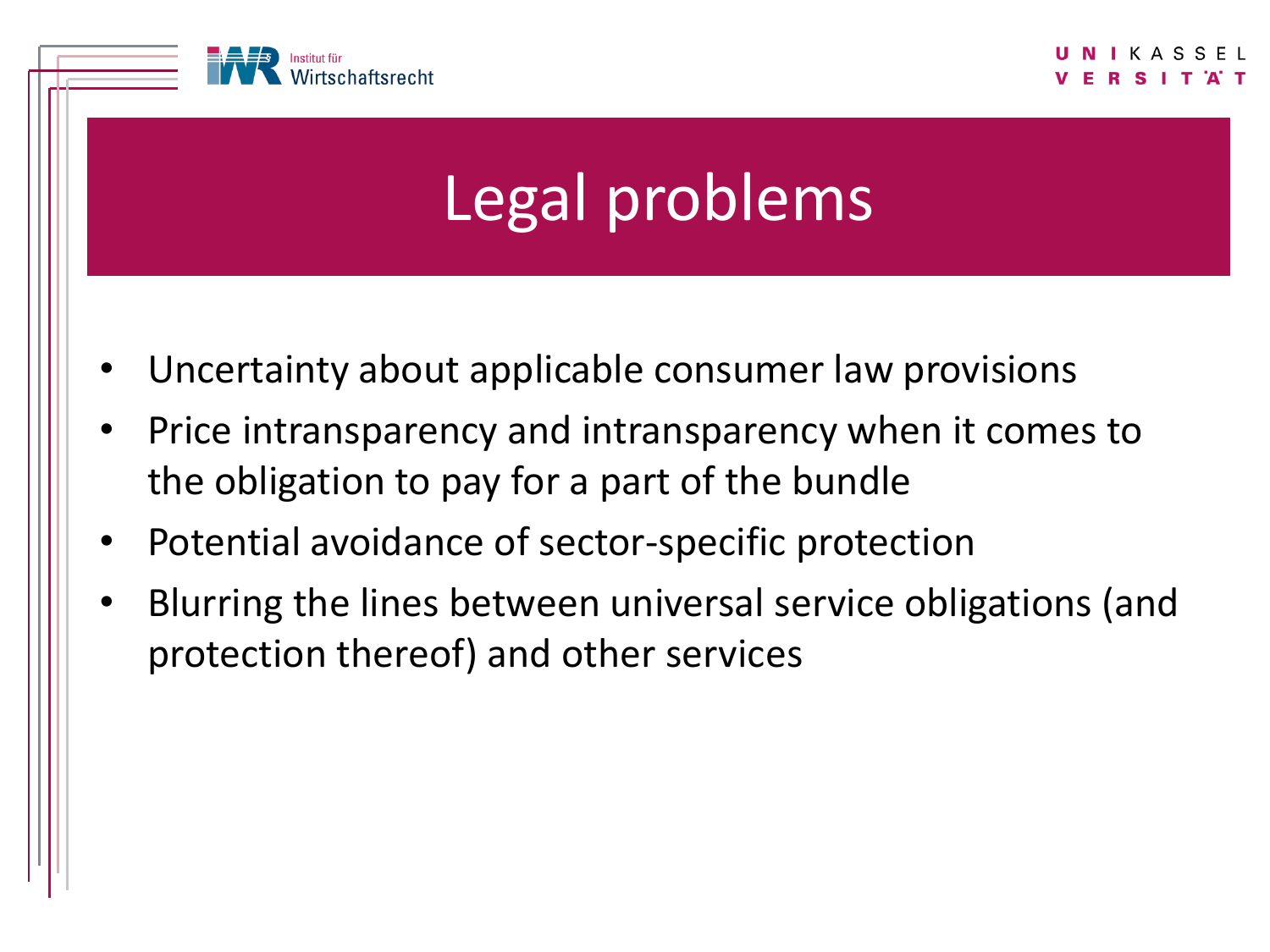# Legal uncertainty in goods + services bundles

Article 9 Consumer Rights Directive 2011/83/EC:

(2) (…) the withdrawal period referred to in paragraph 1 of this Article shall expire after 14 days from:

(a) in the case of service contracts, the day of the conclusion of the contract; (b) in the case of sales contracts, the day on which the consumer or a third party other than the carrier and indicated by the consumer acquires physical possession of the goods (…).

- German law: Application of the rules on goods unless the goods only play a minor role in the contract
- Preferable: Cherry picking approach always the more consumer-friendly rule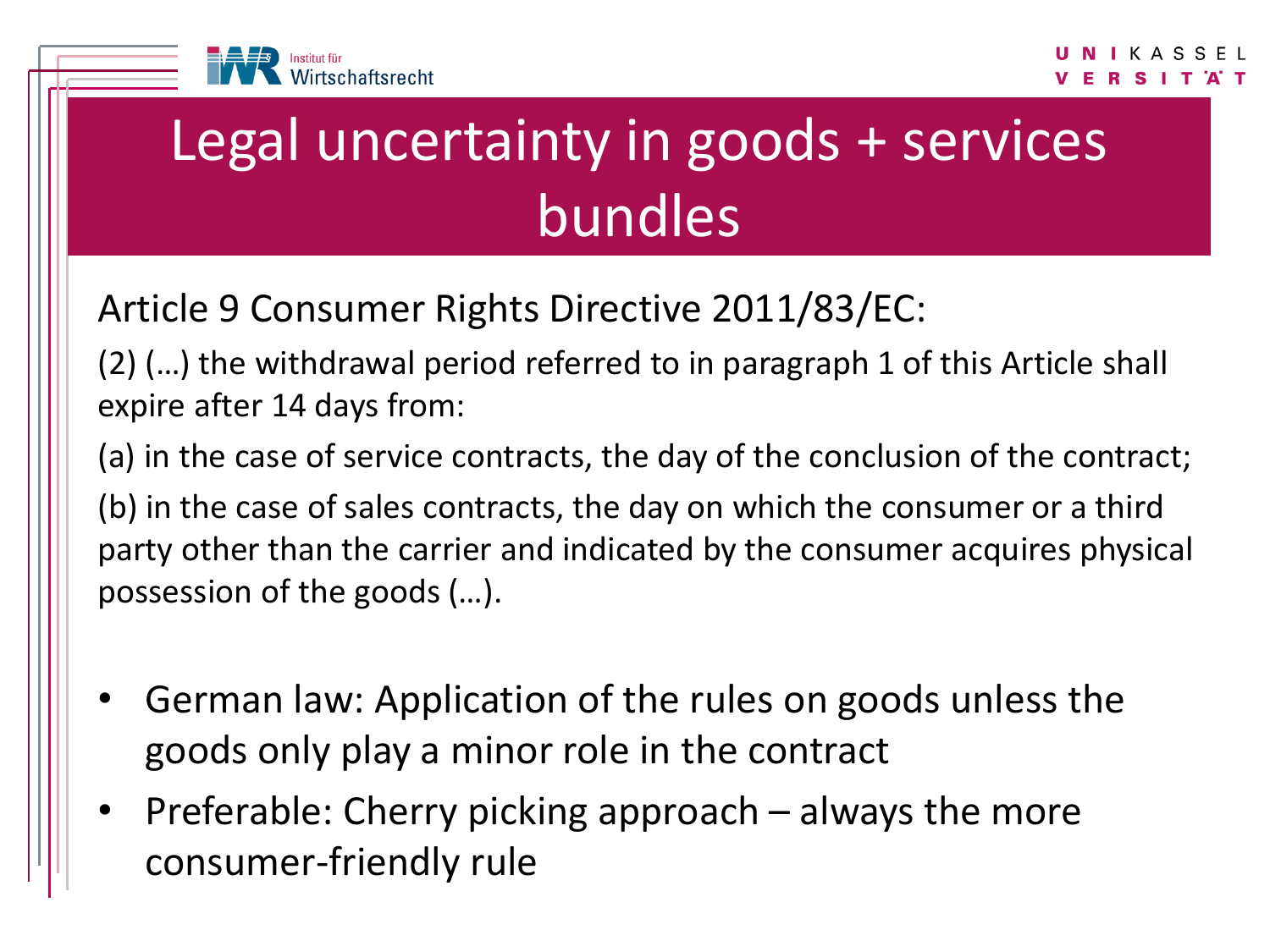

## Application of sector-specific protection?

#### § 46 para. 8 sent. 3 Telecommunications Act:

If the consumer moves house, the provider of telecommunication services is obliged to continue to fulfil the contract at the new domicile. (...) If the service is not available at the new domicile, the consumer can terminate the contract with a period of three months to the end of the month.

- Does this rule apply to a bundle of services including telecommunication and pay TV?
- Preferable solution: 'Cherry picking': Protection extends to all elements of the bundle
	- See Article 107(2) of the European Electronic Communications Code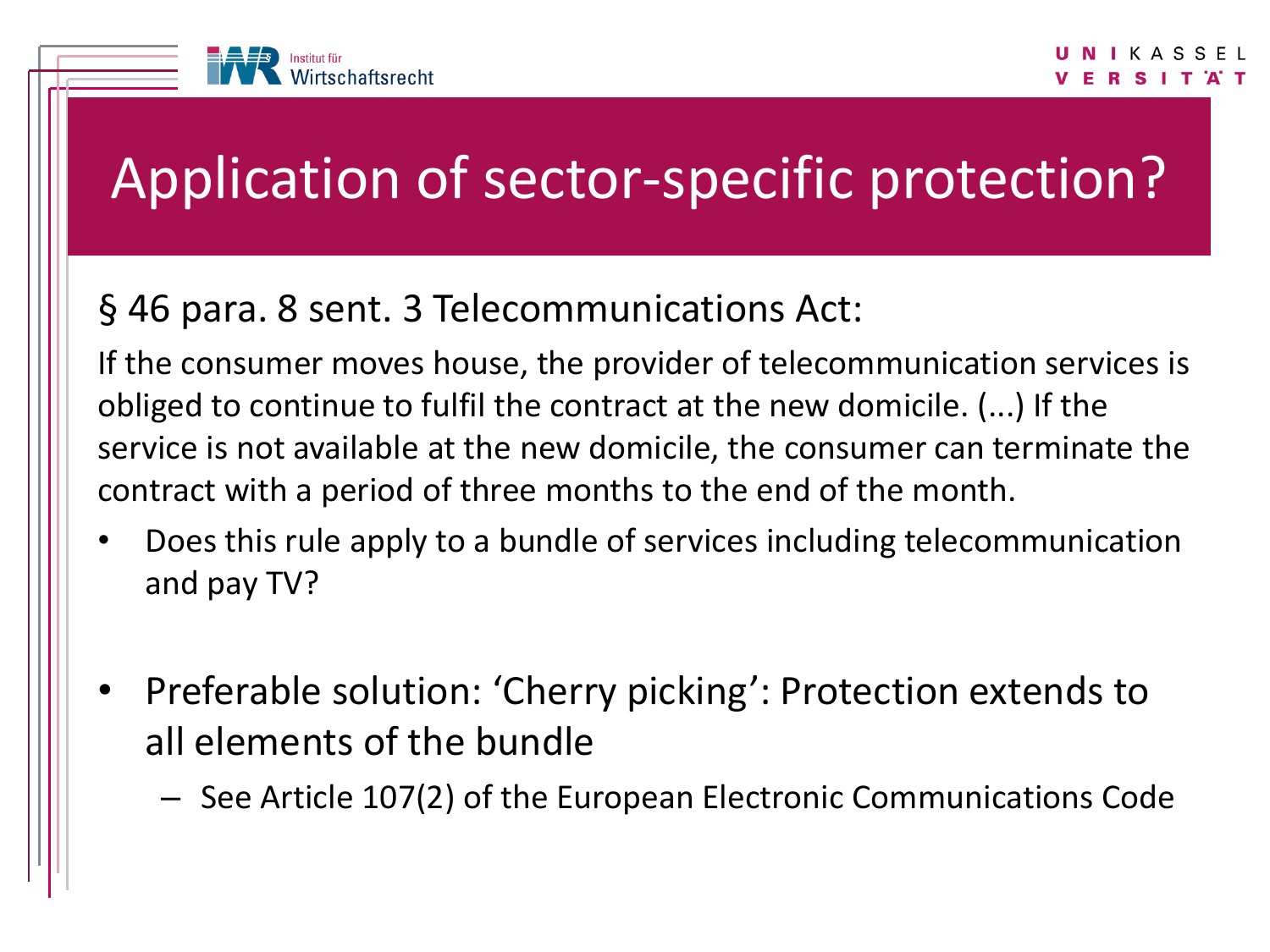

# Price transparency

- The law does not normally require information on the prices of the individual parts of the bundle
- Example: Mobile phone contract + mobile phone
- Problem 1: Consumer credit law
	- Credit contract as the phone is paid for through the monthly fees
	- But application of consumer credit law only for credit of 200 Euros
- Problem 2: Early termination of the contract
	- May lead to the obligation to pay the pro rata temporis value of the mobile phone
	- Intransparent if the consumer is not informed in advance about the value of the phone
- Solution: Specification of the value of the individual parts